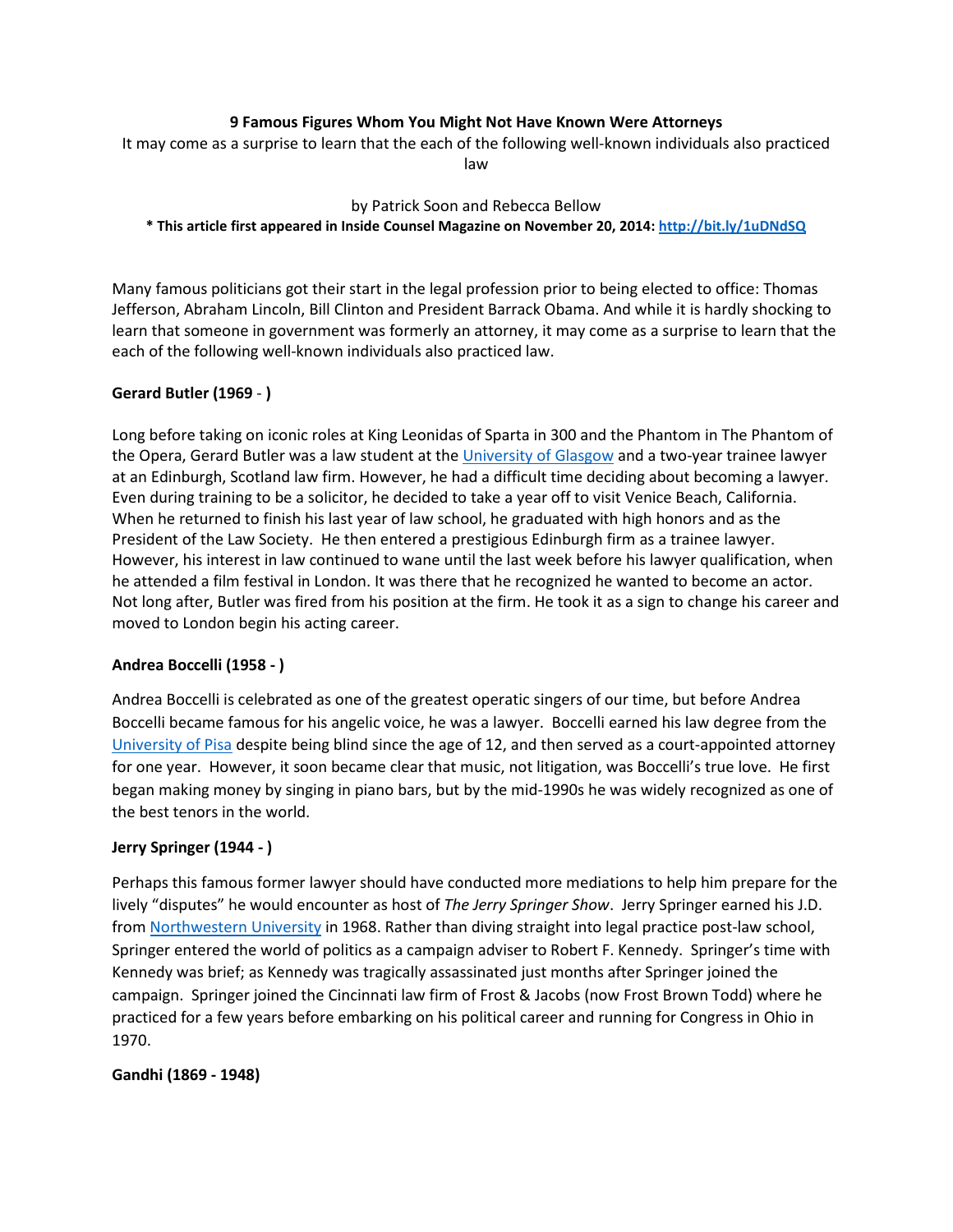Prior to donning his traditional Indian dhoti and shawl and engaging in non-violent demonstrations that eventually led to Indian independence, [Mohandas Gandhi](http://en.wikipedia.org/wiki/Mahatma_Gandhi) donned a tie and worked as an attorney. Gandhi completed his study of law in London in 1891, and then practiced briefly in Bombay, and also in South Africa. However, after his one-year contract as a legal representative for Indian Traders in South Africa expired, Gandhi turned his full attention to the peaceful struggle for Indian civil rights, first in South Africa and then in his native India.

## **Nelson Mandela (1918 - 2013)**

Though Nelson Mandela is best known as an anti-apartheid revolutionary who served as President of South Africa from 1994 to 1999, he was also a licensed attorney. Mandela worked for two different law firms as a lawyer before opening his own practice with fellow African National Congress leader Oliver Tambo in 1953, Mandela [and Tambo.](http://en.wikipedia.org/wiki/Mandela_and_Tambo) This was South Africa's first all-black law firm. It was also during this time that Mandela spent a great deal of time traveling around the country, building support for protests against discriminatory laws. These activities led to several arrests and long-term incarcerations for Mandela.

## **John Grisham (1955 - )**

It is little wonder that his name has become synonymous with the modern legal thriller, as John Grisham himself spent 60-70 hours per week working in a small Mississippi law practice. After graduating from [Ole Miss](http://www.olemiss.edu/) (the University of Mississippi) in 1981, Grisham spent a decade as a criminal defense and personal injury attorney in Southaven. Grisham would get up at 5:00 a.m. each morning to work on his first novel, "A Time to Kill," before heading to the office. This work was initially rejected by many publishers, but eventually became a bestseller. He has since written over 20 more titles and sold over 275 million copies of his books, nine of which have been made into movies.

## **Fidel Castro (1926** - **)**

Fidel Castro attended law school at the [University of Havana](http://en.wikipedia.org/wiki/University_of_Havana) where he became immersed in the culture of student activism there surrounding issues of Cuban nationalism, anti-imperialism, and socialism. For a time, Castro co-founded a law firm partnership with two law school colleagues, Jorge Azpiazu and Rafael Resende, called "Azpiazu, Castro, & Resende". It catered primarily to poor Cubans but proved to be a financial failure, earning a grand total of forty eight hundred pesos in its three years of operation. At the time, Castro was forced to cut-off the electricity and even sell-off furniture, much to the distress of his wife. Castro's decision to aid the poorest in Havana assisted him with his political aspirations, however, when he began an armed struggle against then Cuban President Fulgencio Batista in 1952. Though it failed and he was nearly killed, imprisoned Castro lived to lead a second, successful rebellion.

### **Howard Cosell (1918 - 1995)**

While younger readers may not be familiar with the name, many of our more seasoned colleagues remember Howard Cosell as the voice and personality of ABC sports. His friendly verbal sparring with [Muhammad Ali](http://www.ali.com/) is almost as famous as some of the matches that Ali fought in the ring. However, before he brought his brash "pull-no-punches" personality to the television and radio airwaves, Cosell worked as a lawyer in New York. Cosell was admitted to the state bar in 1941 and then began practicing in lower Manhattan after the end of World War II, primarily in union law.